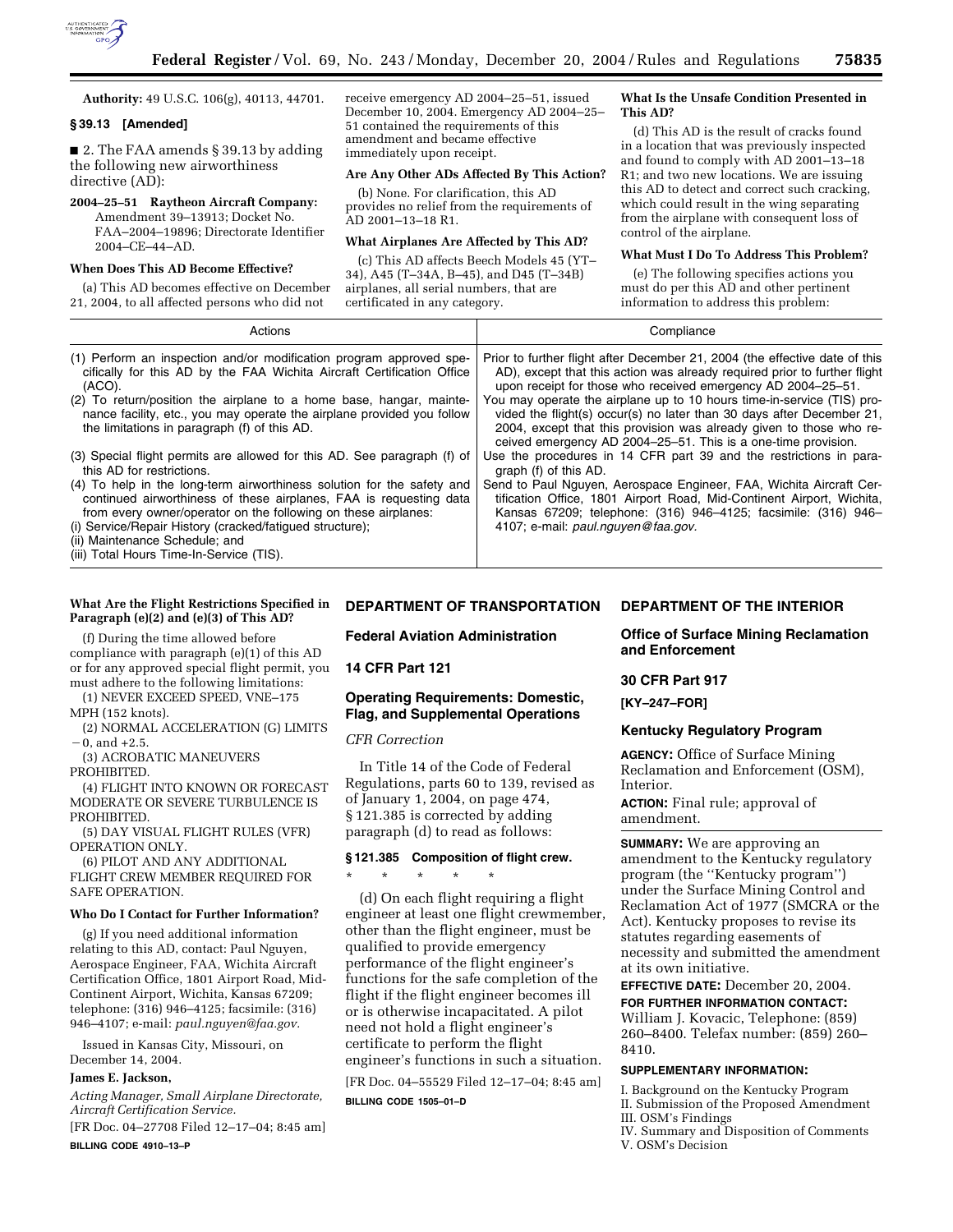VI. Procedural Determinations

# **I. Background on the Kentucky Program**

Section 503(a) of the Act permits a State to assume primacy for the regulation of surface coal mining and reclamation operations on non-Federal and non-Indian lands within its borders by demonstrating that its State program includes, among other things, ''a State law which provides for the regulation of surface coal mining and reclamation operations in accordance with the requirements of the Act \* \* \* and rules and regulations consistent with regulations issued by the Secretary pursuant to the Act.'' *See* 30 U.S.C.  $1253(a)(1)$  and  $(7)$ . On the basis of these criteria, the Secretary of the Interior conditionally approved the Kentucky program on May 18, 1982. You can find background information on the Kentucky program, including the Secretary's findings, the disposition of comments, and conditions of approval in the May 18, 1982, **Federal Register** (47 FR 21434). You can also find later actions concerning Kentucky's program and program amendments at 30 CFR 917.11, 917.12, 917.13, 917.15, 917.16 and 917.17.

### **II. Submission of the Proposed Amendment**

By letter dated May 14, 2004, Kentucky sent us an amendment to its program (KY–247–FOR, Administrative Record No. KY–1624). Kentucky submitted House Bill (HB) 537 promulgated by the 2004 Kentucky General Assembly. It amends the Kentucky Revised Statutes (KRS) at 350.280 pertaining to easements of necessity. Easements are proposed when a notice or cessation order directs abatement of a violation and the permittee or operator does not have the legal right of entry to the property to abate the violation and the owner or legal occupant has refused access. Easements authorize the permittee or operator to enter the property to abate the violation and an appraiser to enter the property to appraise damages that likely will result from the violation.

We announced receipt of the proposed amendment in the July 19, 2004, **Federal Register** (69 FR 42939), and in the same document invited public comment and provided an opportunity for a public hearing on the adequacy of the proposed amendment. The public comment period closed on August 18, 2004. We received one Industry comment.

#### **III. OSM's Findings**

Following are the findings we made concerning the amendment under SMCRA and the Federal regulations at 30 CFR 732.15 and 732.17. Relevant to our findings in this document are two previous **Federal Register** notices in which we addressed Kentucky's easement of necessity provisions. On June 20, 2001, we approved the creation of an easement of necessity for a permittee or operator who lacks legal right of entry, or permission to enter land to abate conditions that create imminent danger to the public or imminent significant environmental harm as cited in a notice or order of cessation under the approved Kentucky program (66 FR 33020). On November 6, 2002, we approved the creation of an easement of necessity for a permittee or operator who lacks legal right of entry, or permission to enter land to abate conditions that result in a violation that does not cause imminent danger to the public or imminent significant environmental harm. In the same notice, we approved Kentucky's property damage appraisal procedures, which follow the effective date of an easement of necessity, to the extent that the appraisal processes do not delay the abatement of violations (67 FR 67524). The appraisal processes provide for the appraisal of damages, including loss of use, that will result from the violations, as abated, and those that are likely to occur to the property if the permittee or operator is allowed to enter the property to abate the violation.

Any revisions that we do not specifically discuss below concern nonsubstantive wording or editorial changes. The following subsections represent the changes to KRS 350.280.

*Easements of Necessity for Notices or Cessation Orders Directing Abatement of a Violation on the Basis of an Imminent Danger to Health and Safety of the Public or Significant Imminent Environmental Harm* 

Subsection (1)(b)—Kentucky proposes to delete the language within the parentheses in the following paragraph:

If a permittee or operator has been issued a notice or order directing abatement of a violation on the basis of an imminent danger to health and safety of the public or significant imminent environmental harm (and the violation involves an order of cessation and immediate compliance or an order to abate and alleviate in which the cabinet directs the permittee or operator to begin immediate abatement of the violation), and the notice or order requires access to property for which

the permittee or operator does not have the legal right of entry necessary in order to abate that violation, and the owner or legal occupant of the property has refused access, an easement of necessity is recognized on behalf of the permittee or operator for the limited purpose of abating that violation. The easement of necessity becomes effective, and the permittee or operator is authorized to enter the property to undertake immediate action to abate the violation if he or she takes the actions specified in (1)(b)1 through 3.

Subsection (1)(b)1—Kentucky proposes to add the italicized language in the following subsection, which immediately follows the language above:

Provides to the property owner or legal occupant a copy of the cabinet's order *and a plan of action reasonably calculated to result in abatement of the violation, repair of the damage, and restoration of the property, and provides proof of liability insurance and workers' compensation insurance covering any accidents or injuries occurring on the property during the remedial work*.

Subsections (1)(b) and (1)(b)1 were originally approved on June 20, 2001, as no less stringent than Section 521 of SMCRA and consistent with 30 CFR 843.11 because they provided a method for ensuring the abatement of an imminent danger that is in addition to the methods provided for in the Federal rules. The revisions Kentucky proposes in this amendment do not alter that finding. Therefore, subsections (1)(b) and (1)(b)1 are approved in accordance with Section 505(b) of SMCRA.

Subsection (1)(b)3—Kentucky proposes to add the italicized language and delete the language within the parentheses in the following subsection:

Provides to the property owner or legal occupant a statement that he or she, the permittee or operator, *will diligently pursue abatement of the violation, and* will obtain an appraisal completed by a (certified) real estate appraiser *certified under KRS 324A* (or other qualified appraiser) of the damages to the property, including loss of use, that *have resulted* (will result) from the violation, (as abated, and those that are likely to occur to the property when the permittee or operator enters the property in order to abate the violation,) that the appraisal will be completed and provided to the property owner or legal occupant within three days of *abatement of the violation* by (entry of) the operator or permittee . . .

Subsection (1)(c)—Kentucky proposes to delete the language within the parentheses in the following paragraph: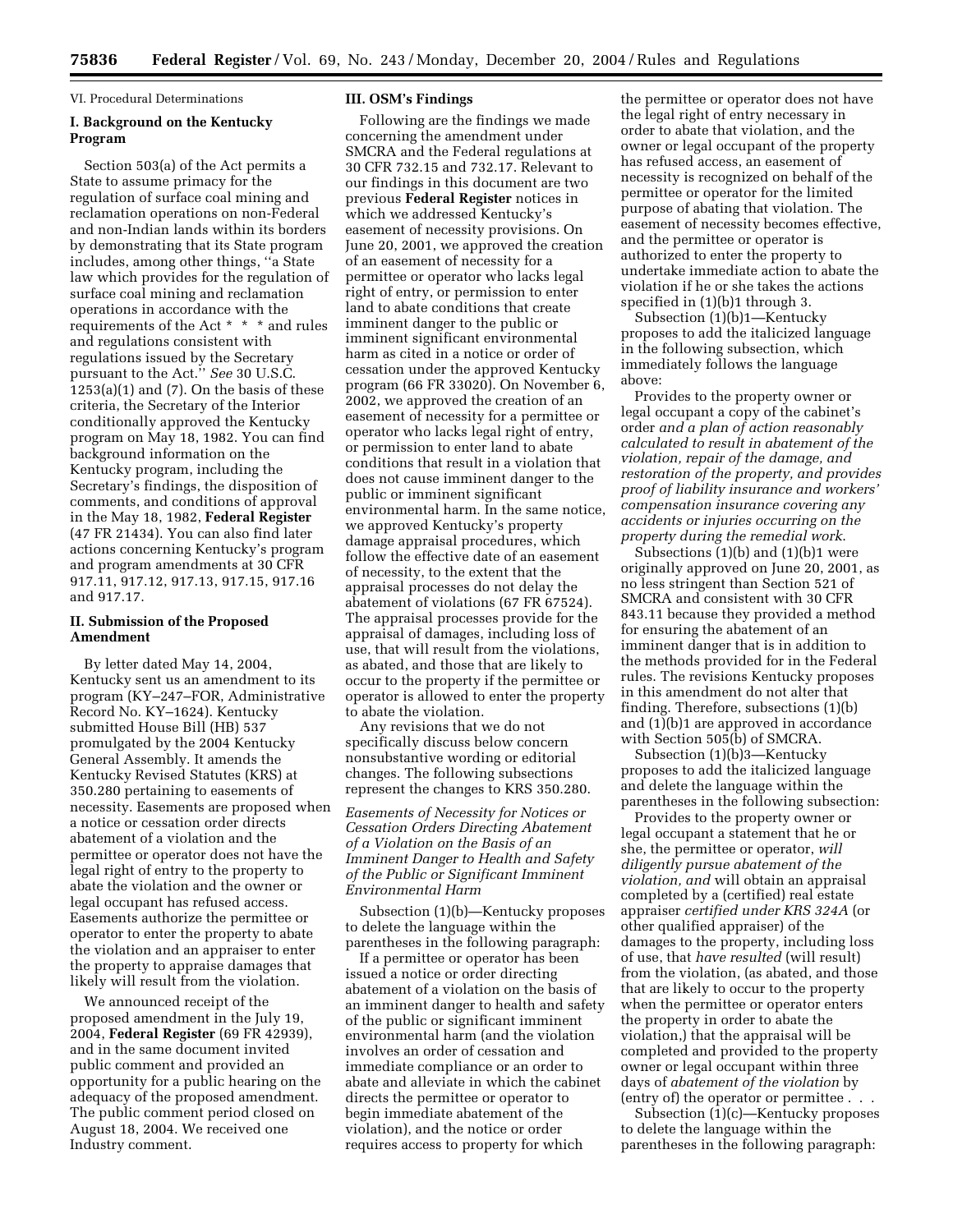Following the effective date of the easement of necessity, the following procedure shall be followed with respect to the appraisal of the damages (that will result from the violation, as abated, and those that are likely to occur to the property when the permittee or operator enters the property in order to abate the violation).

Subsection (1)(c)1—Kentucky proposes to require that an appraiser be certified and that the appraisal be completed and submitted to property owner or legal occupant within three days of abatement of the violation. The current language, proposed for deletion, requires completion of the appraisal and its submission to the property owner or legal occupant within three days of ''entry on the property.''

Subsection (1)(c)2—Kentucky proposes to extend the timeframe from three days to seven days for the property owner or legal occupant to accept or reject the appraisal.

Subsection (1)(c)3—Kentucky proposes to stipulate that a property owner may hire a real estate appraiser certified under KRS Chapter 324A if he/ she rejects the permittee's appraisal. The following italicized language replaces the language within the parentheses: . . . *and this such appraisal shall be completed and provided to the permittee or operator within thirty days of receipt of the permittee's or operator's completed appraisal*. The appraisal will address damages, including loss of use that *have resulted* (will result) from the violation (as abated, and those that are likely to occur to the property if the permittee or operator is allowed to enter the property to abate the violation).

Subsection (1)(c)4—Kentucky proposes to replace the language within the parentheses with the italicized language. If the property owner or legal occupant *accepts the permittee or operator's appraisal, the permittee or operator shall promptly pay the property owner or legal occupant the amount of the damages reflected therein* (has the appraisal done, he or she shall have it completed and provided to the permittee or operator within seven days of receipt of the permittee's or operator's completed appraisal).

Subsection (1)(e)—Kentucky proposes to require that the appraisal and offer shall be considered accepted if the property owner or legal occupant does not accept or reject said appraisal and offer within the timeframe specified in subsection (1)(c)2 above. The requirement that the operator pay the appraised damages to a circuit court within three days of nonacceptance is deleted.

Subsection (1)(f)—Kentucky proposes to add a new subsection that requires an appraiser to calculate damages to the property, including loss of use, that resulted from the violation. It will be calculated as the difference between the fair market value of the property before the violation and after abatement of the violation, plus the reasonable rental value of the property between the effective date of the easement of necessity and the date of abatement of the violation.

Subsections (1)(b)3 and (1)(c) through (f), as amended, revise a property damage appraisal procedure that has no Federal counterpart. On November 6, 2002, we approved this procedure to the extent it does not delay the abatement of imminent dangers to the public or create environmental harm. The revisions Kentucky proposes in this amendment require that the appraisal be completed within three days of abatement of the violation.

We therefore find the revisions do not change the basis for our November 6, 2002, approval. That is, the revisions discussed above are approved to the extent that they do not cause a delay in the abatement of imminent dangers to the public or of significant, imminent environmental harm.

*Easements of Necessity for Abatement of Violations That Do Not Cause Imminent Danger to the Public or Significant Imminent Environmental Harm* 

Subsection (2)—Kentucky proposes to specify that an appraiser be certified under KRS Chapter 324. Damages are described as those that likely will result from the violation. The following language within the parentheses describing damages has been deleted: \* \* \* damages, including loss of use, that likely will result from the violation (as abated, and those that are likely to occur to the property if the permittee or operator is allowed to enter the property in order to abate the violation).

Subsection (3)(a)—Kentucky proposes to add a reference to subsection (2) pertaining to an easement for the limited purpose of allowing an appraisal.

Subsection (3)(a)4—Kentucky proposes to make the same changes as those specified in subsection (2) above. Kentucky is also requiring an entry fee to be calculated as one-half of the amount of the appraisal or \$500, whichever is greater, for the privilege to enter the property and conduct the appraisal.

Subsection (3)(b)—Kentucky proposes to add a new subsection to specify that upon payment of the entry fee, an

easement of necessity will be recognized on behalf of the permittee or operator for the limited purpose of abating the violation. Entry is authorized to enter the property to undertake immediate action to abate the violation, provided that the landowner has been provided a plan of action reasonably calculated to result in abatement of the violation, repair of the damage, and restoration of the property. The permittee or operator must provide proof of liability insurance and workers' compensation.

Subsection (3)(c)—Kentucky proposes to specify that following the effective date of the easement of necessity to abate the violation, the procedures in subsection  $(1)(c)$ – $(f)$  will apply. Entry fee stipulations are provided. They require that the entry fee be deducted from any subsequent payment deemed due the property owner or legal occupant as a result of the postabatement appraisal. If the entry fee exceeds the amount of all appraisals, the property owner or legal occupant is entitled to retain the fee in its entirety. The following sentence has been deleted. ''When the easement takes effect, the property owner or legal occupant shall allow access for the permittee's or operator's certified real estate appraiser or other qualified appraiser to conduct the appraisal.''

Subsection (4)—Kentucky proposes to clarify that the provisions of Section 1 of KRS 350.280 do not affect the right to bring a civil action for damages. The existing language pertaining to the appraisal of damages at subsections (4) through (8) is deleted, presumably because the appraisal procedures in subsections (1)(c) through (1)(f) will now likewise apply to violations that do not cause imminent damages to the public or significant, imminent environmental harm.

Like subsection (1) above, subsection (2) creates an appraisal procedure that has no Federal counterpart. Subsection (2) also provides for an entry fee with no Federal counterpart. On November 6, 2002, we approved the appraisal process to the extent that it does not delay the abatement of violations beyond 90 days as required by 30 CFR 843.12(c). We make the same finding in this notice. We further find that Kentucky's proposed entry fees are not inconsistent with SMCRA. Finally, because the deleted provisions at subsections (4) through (8) have been addressed in the revisions at subsections (1) and (2) above, we find that the deletions do not render the Kentucky program less stringent than SMCRA or the Federal regulations.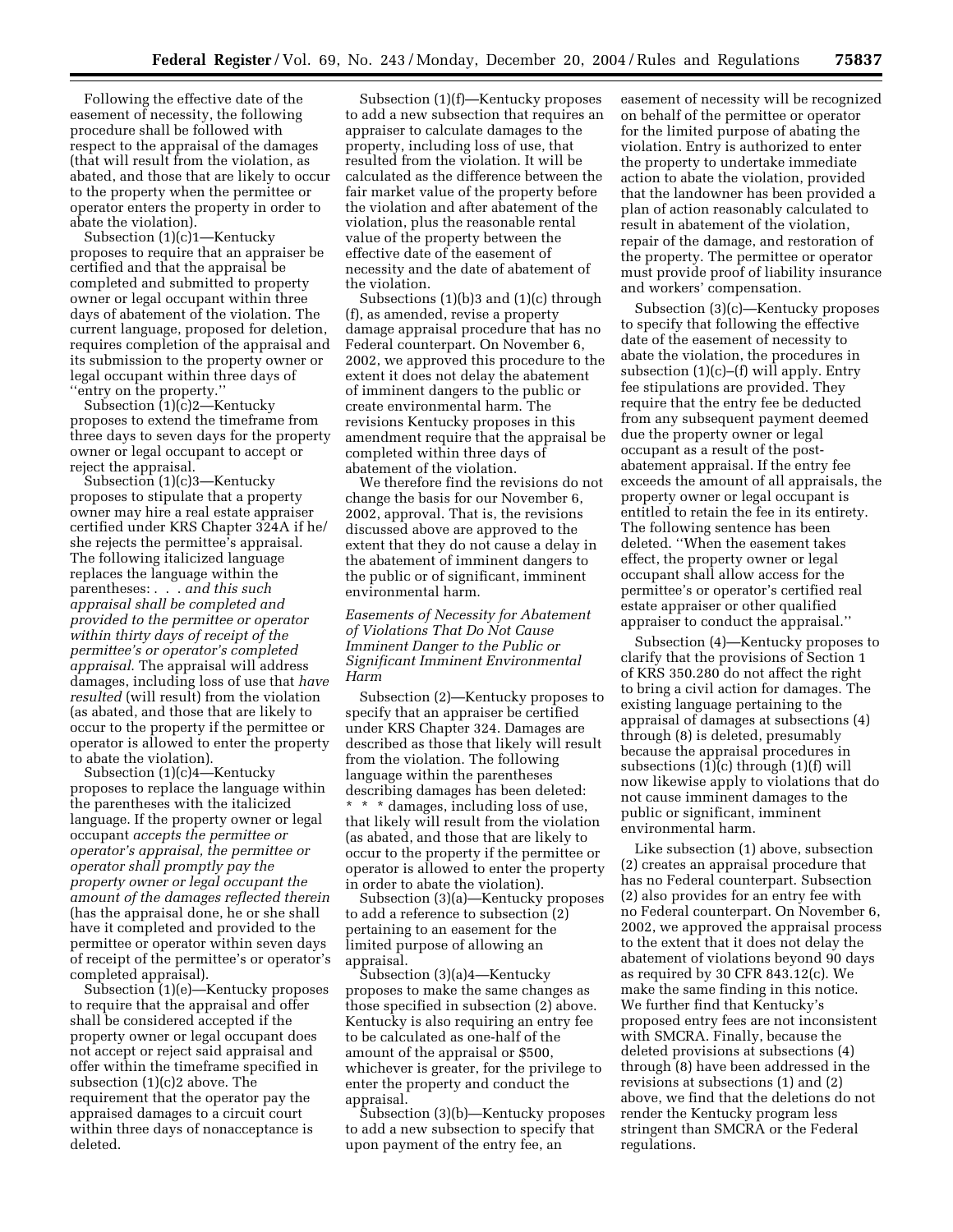## **IV. Summary and Disposition of Comments**

## *Public Comments*

We solicited public comments on July 19, 2004, and provided an opportunity for a public hearing on the amendment. Because no one requested an opportunity to speak, a hearing was not held. The Kentucky Coal Association (KCA) submitted comments by electronic mail dated August 2, 2004 (Administrative Record No. KY–1633). The KCA supports the revisions proposed by Kentucky because it believes coal operators will have reasonable access to property when they ''inadvertently impact land off their permitted property.''

#### *Federal Agency Comments*

According to 30 CFR 732.17(h)(11)(i), on July 29, 2004, we solicited comments on the proposed amendment submitted on May 14, 2004, from various Federal agencies with an actual or potential interest in the Kentucky program (Administrative No. KY–1631). We received no responses.

### *Environmental Protection Agency (EPA)*

Pursuant to 30 CFR 732.17(h)(11)(ii), OSM is required to obtain the written concurrence of the EPA with respect to those provisions of the proposed program amendment that relate to air or water quality standards promulgated under the authority of the Clean Water Act (33 U.S.C. 1251 *et seq.*) or the Clean Air Act (42 U.S.C. 7401 *et seq.*). Because the provisions of this amendment do not relate to air or water quality standards, we did not request EPA's concurrence.

#### **V. OSM's Decision**

Based on the above findings, we are approving the amendment as submitted by Kentucky on May 14, 2004.

To implement this decision, we are amending the Federal regulations at 30 CFR part 917 which codify decisions concerning the Kentucky program. We find that good cause exists under 5 U.S.C. 553(d)(3) to make this final rule effective immediately. Section 503(a) of SMCRA requires that Kentucky's program demonstrate that it has the capability of carrying out the provisions of the Act and meeting its purposes. Making this regulation effective immediately will expedite that process. SMCRA requires consistency of State and Federal standards.

### **VI. Procedural Determinations**

#### *Executive Order 12630—Takings*

The provisions in the rule based on counterpart Federal regulations do not have takings implications. This

determination is based on the analysis performed for the counterpart Federal regulation. The revisions made at the initiative of the State that do not have Federal counterparts have also been reviewed and a determination made that they do not have takings implications. This determination is based on the fact that the provisions are administrative and procedural in nature and are not expected to have a substantive effect on the regulated industry.

## *Executive Order 12866—Regulatory Planning and Review*

This rule is exempted from review by the Office of Management and Budget under Executive Order 12866.

## *Executive Order 12988—Civil Justice Reform*

The Department of the Interior has conducted the reviews required by section 3 of Executive Order 12988 and has determined that this rule meets the applicable standards of subsections (a) and (b) of that section. However, these standards are not applicable to the actual language of State regulatory programs and program amendments because each program is drafted and promulgated by a specific State, not by OSM. Under sections 503 and 505 of SMCRA (30 U.S.C. 1253 and 1255) and the Federal regulations at 30 CFR 730.11, 732.15, and 732.17(h)(10), decisions on proposed State regulatory programs and program amendments submitted by the States must be based solely on a determination of whether the submittal is consistent with SMCRA and its implementing Federal regulations and whether the other requirements of 30 CFR parts 730, 731, and 732 have been met.

# *Executive Order 13132—Federalism*

This rule does not have Federalism implications. SMCRA delineates the roles of the Federal and State governments with regard to the regulation of surface coal mining and reclamation operations. One of the purposes of SMCRA is to ''establish a nationwide program to protect society and the environment from the adverse effects of surface coal mining operations.'' Section 503(a)(1) of SMCRA requires that State laws regulating surface coal mining and reclamation operations be ''in accordance with'' the requirements of SMCRA, and section 503(a)(7) requires that State programs contain rules and regulations ''consistent with'' regulations issued by the Secretary pursuant to SMCRA.

## *Executive Order 13175—Consultation and Coordination With Indian Tribal Governments*

In accordance with Executive Order 13175, we have evaluated the potential effects of this rule on Federally recognized Indian tribes and have determined that the rule does not have substantial direct effects on one or more Indian tribes, on the relationship between the Federal Government and Indian tribes, or on the distribution of power and responsibilities between the Federal Government and Indian tribes. The basis for this determination is that our decision is on a State regulatory program and does not involve a Federal regulation involving Indian lands.

### *Executive Order 13211—Regulations That Significantly Affect The Supply, Distribution, or Use of Energy*

On May 18, 2001, the President issued Executive Order 13211 which requires agencies to prepare a Statement of Energy Effects for a rule that is (1) considered significant under Executive Order 12866, and (2) likely to have a significant adverse effect on the supply, distribution, or use of energy. Because this rule is exempt from review under Executive Order 12866 and is not expected to have a significant adverse effect on the supply, distribution, or use of energy, a Statement of Energy Effects is not required.

## *National Environmental Policy Act*

This rule does not require an environmental impact statement because section 702(d) of SMCRA (30 U.S.C. 1292(d)) provides that agency decisions on proposed State regulatory program provisions do not constitute major Federal actions within the meaning of section 102(2)(C) of the National Environmental Policy Act (42 U.S.C. 4332(2)(C)).

#### *Paperwork Reduction Act*

This rule does not contain information collection requirements that require approval by OMB under the Paperwork Reduction Act (44 U.S.C. 3507 *et seq.*).

### *Regulatory Flexibility Act*

The Department of the Interior certifies that a portion of the provisions in this rule will not have a significant economic impact on a substantial number of small entities under the Regulatory Flexibility Act (5 U.S.C. 601 *et seq.*) because they are based upon counterpart Federal regulations for which an economic analysis was prepared and certification made that such regulations would not have a significant economic effect upon a